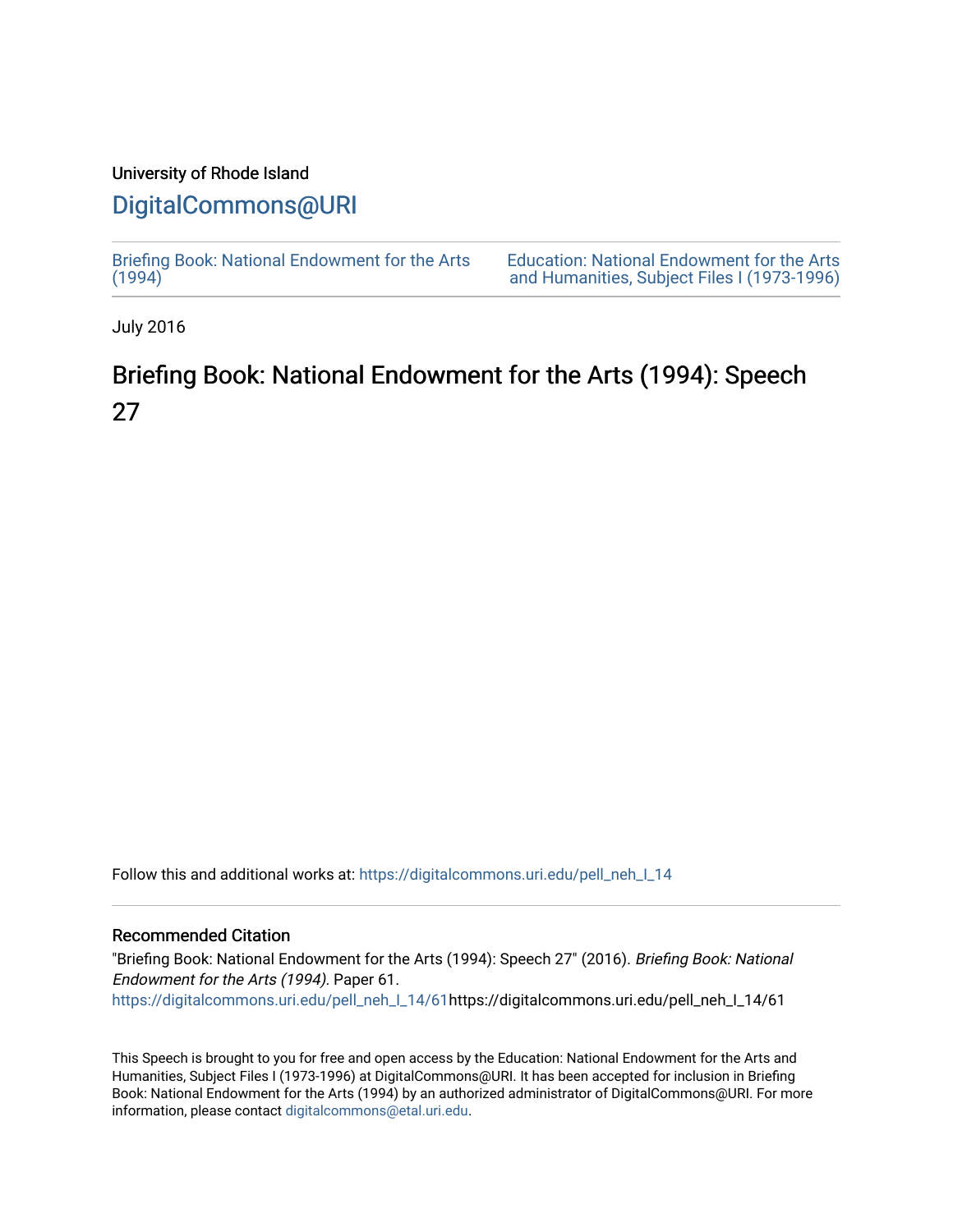### TALKING POINTS RE: INCREASED REQUIRED FUNDING TO STATES

o Only a national arts endowment can ensure that progress in arts education, the recognition of folk arts, encouragement of cultural diversity, international arts exchange, etc. occurs evenly throughout the nation. Individuals and institutions in poorer states will always lose out in the absence of a strong national arts agency.

o Many projects that have national or regional impact would not be funded. Endowment supported radio and television programs and major music and art institutions have national constituencies and require national support. Teaching fellowships and theater and dance groups that leave their big city stages and tour the country are examples of arts activities crossing state boundaries and therefore must be federally supported in order to survive.

o Shifting funds to state administration reduces effective federal oversight and thereby reduces accountability. The huge number of grants awarded by the state make a close federal watchdog role over their grant actions impractical.

o State funding for the arts has fallen by 28% in recent years. Clearly, the recent increase in funding given to the states by the 1990 amendment did little to leverage additional private funding of the arts in the states.